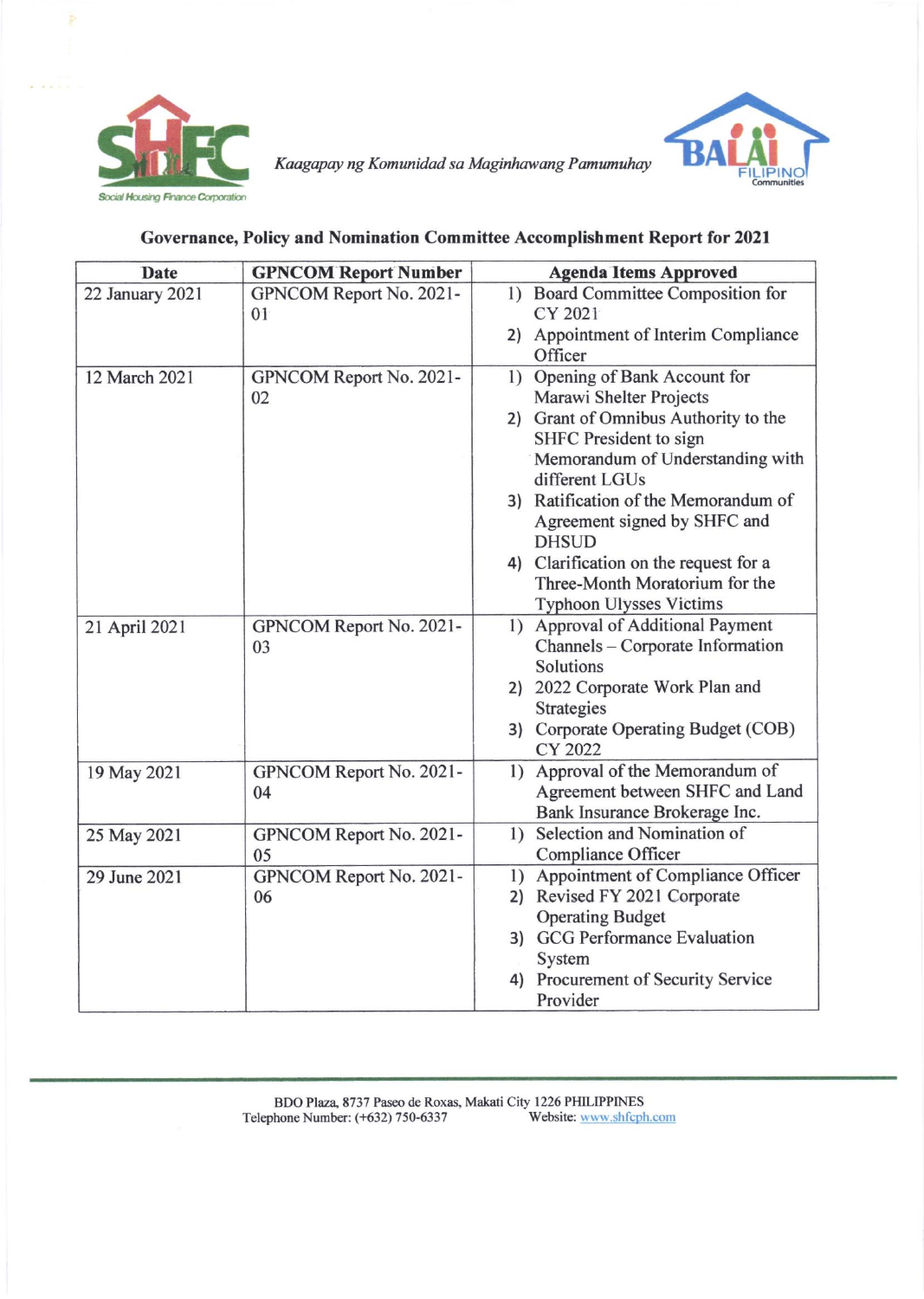

 $\sim$  12  $\sim$ 



Kaagapay ng Komunidad sa Maginhawang Pamumuhay

| 28 July 2021      | GPNCOM Report No. 2021-<br>07    | 1) Approval of Authority of SHFC<br>Officers to remotely submit the<br>Reportorial Requirements with the<br>SEC through Online Submission<br>Tool                                                                                                                                                                                                                                                                                        |
|-------------------|----------------------------------|------------------------------------------------------------------------------------------------------------------------------------------------------------------------------------------------------------------------------------------------------------------------------------------------------------------------------------------------------------------------------------------------------------------------------------------|
| 06 September 2021 | GPNCOM Report No. 2021-<br>08    | Guidelines on the Intramuros Project<br>1)<br>Approval to issue CMP Balai-Bonds<br>2)<br>Procurement of Security Service<br>3)<br>Provider                                                                                                                                                                                                                                                                                               |
| 07 September 2021 | GPNCOM Report No. 2021<br>$-09$  | <b>Turnkey CMP Guidelines</b><br>1)                                                                                                                                                                                                                                                                                                                                                                                                      |
| 06 October 2021   | GPNCOM Report No.<br>$2021 - 10$ | 1) Amendment of Board Committee<br>Membership for CY 2021<br>Memorandum of Agreement between<br>2)<br>SHFC and DBP for the Short Term<br>Credit Line Facility for SHFC<br><b>Accredited Contractors and</b><br>Developers<br>3) Opening of a Separate Bank Account<br>for the Intramuros Projects<br>Authority of the Representative to<br>4)<br>apply for an authority to print receipts<br>with the BIR<br>5) Realignment of HDH funds |
| 19 October 2021   | GPNCOM Report No.<br>$2021 - 11$ | <b>Approval of Turnkey CMP</b><br>1)<br>Guidelines for HDH Projects<br>Procurement of Security Service<br>2)<br>Provider                                                                                                                                                                                                                                                                                                                 |
| 16 November 2021  | GPNCOM Report No.<br>$2021 - 12$ | 1) Loan Documents for Turnkey CMP<br>Modality<br>2) Designation of Atty. Karoline<br>Abello-Tordecilla as Acting Assistant<br><b>Board Secretary</b><br>3) Information System Strategic Plan<br>(CY 2022-2024)                                                                                                                                                                                                                           |
| 02 December 2021  | GPNCOM Report No.<br>$2021 - 13$ | Procurement of Security Service<br>1)<br>Provider                                                                                                                                                                                                                                                                                                                                                                                        |